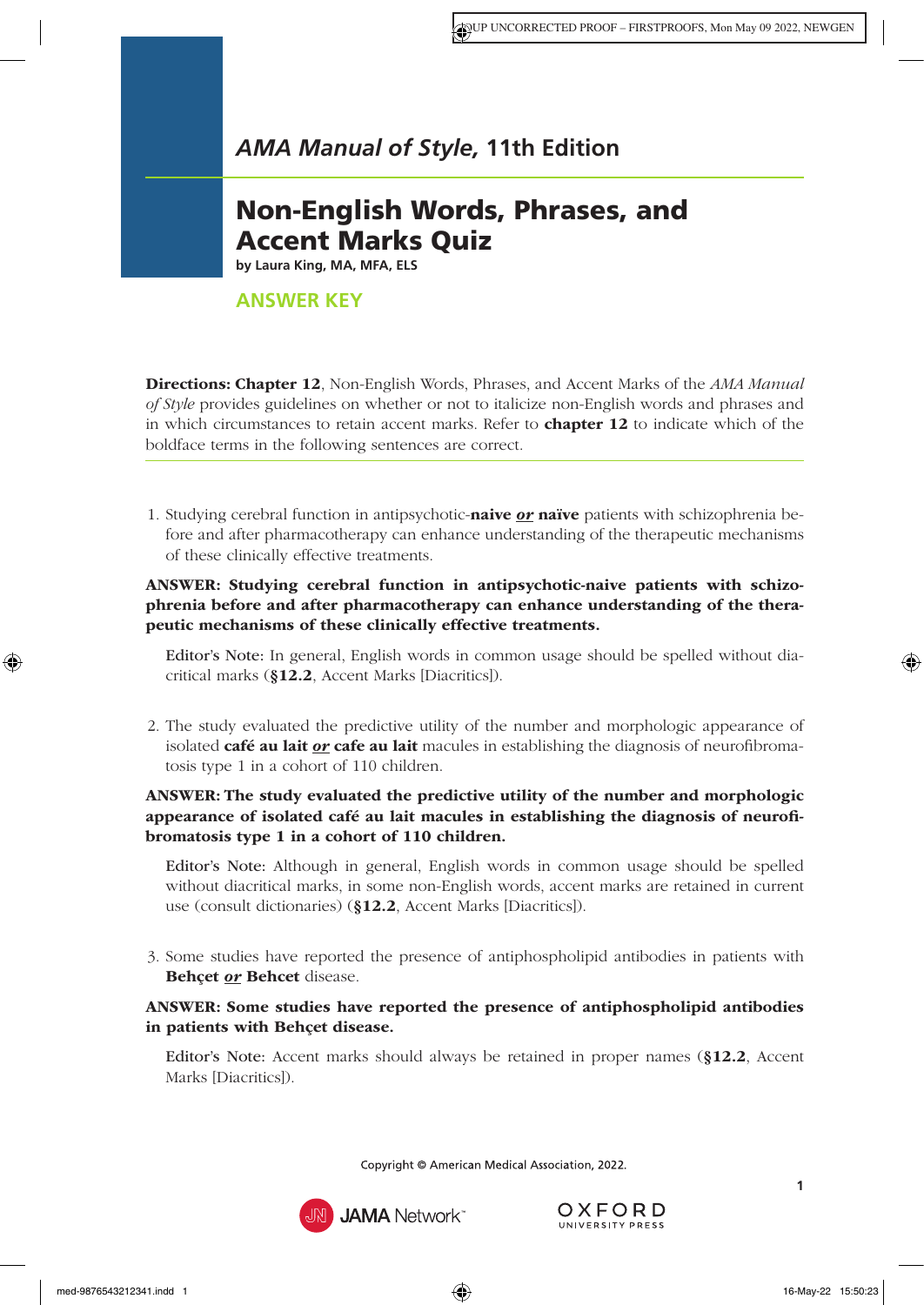4. Similar to feng shui *or feng shui*, Chinese face reading takes into account the shape of the face, the eyes, and the hair framing it and draws conclusions regarding the energy balance in that face.

#### ANSWER: Similar to feng shui, Chinese face reading takes into account the shape of the face, the eyes, and the hair framing it and draws conclusions regarding the energy balance in that face.

Editor's Note: Some words and phrases derived from other languages have become part of standard English usage (eg, feng shui). These words are not italicized (§12.1.1[, Use of Italics\)](https://www.amamanualofstyle.com/view/10.1093/jama/9780190246556.001.0001/med-9780190246556-chapter-12-div2-28).

5. Camille Pissarro's painting *L'Île Lacroix, Rouen or* L'Île Lacroix, Rouen is known by several other names as well, including *The Effect of Fog*; *River—Early Morning, Rouen*; and *L'Île Lacroix, Rouen, Mist or* The Effect of Fog; River—Early Morning, Rouen; and L'Île Lacroix, Rouen, Mist.

#### ANSWER: Camille Pissarro's painting *L'Île Lacroix, Rouen* is known by several other names as well, including *The Effect of Fog*; *River—Early Morning, Rouen*; and *L'Île Lacroix, Rouen, Mist*.

Editor's Note: Both the English translation of the title (if given) and the non-English title should be italicized for books, journals, plays, works of art, television and radio programs, long poems, films, and musical compositions (§12.1.2[, Translation of Titles\).](https://www.amamanualofstyle.com/view/10.1093/jama/9780190246556.001.0001/med-9780190246556-chapter-12-div2-29)

6. Data were analyzed by evaluation criteria defined a priori *or a priori*.

# ANSWER: Data were analyzed by evaluation criteria defined a priori.

Editor's Note: Some words and phrases derived from other languages have become part of standard English usage. These words are not italicized (§12.1.1[, Use of Italics\).](https://www.amamanualofstyle.com/view/10.1093/jama/9780190246556.001.0001/med-9780190246556-chapter-12-div2-28)

7. The study evaluated acute and delayed laser effects of subdermal lipolysis and collagen deposition using an in vivo *or in vivo* pig model.

# ANSWER: The study evaluated acute and delayed laser effects of subdermal lipolysis and collagen deposition using an in vivo pig model.

Editor's Note: Some words and phrases derived from other languages have become part of standard English usage. These words are not italicized (§12.1.1[, Use of Italics\)](https://www.amamanualofstyle.com/view/10.1093/jama/9780190246556.001.0001/med-9780190246556-chapter-12-div2-28). In medical writing, the phrases in vivo, in vitro, ex vivo, and ex vivo are not italicized.

8. The study examined the effects of the Chinese herbal medications pao jiang, fan feng, and dang shen *or pao jiang, fan feng,* and *dang shen*.

# ANSWER: The study examined the effects of the Chinese herbal medications *pao jiang, fan feng,* and *dang shen*.

Editor's Note: Some words and phrases derived from other languages have become part of standard English usage; however, those words that have not are italicized ([§12.1.1](https://www.amamanualofstyle.com/view/10.1093/jama/9780190246556.001.0001/med-9780190246556-chapter-12-div2-28), Use [of Italics\).](https://www.amamanualofstyle.com/view/10.1093/jama/9780190246556.001.0001/med-9780190246556-chapter-12-div2-28)

Copyright © American Medical Association, 2022.